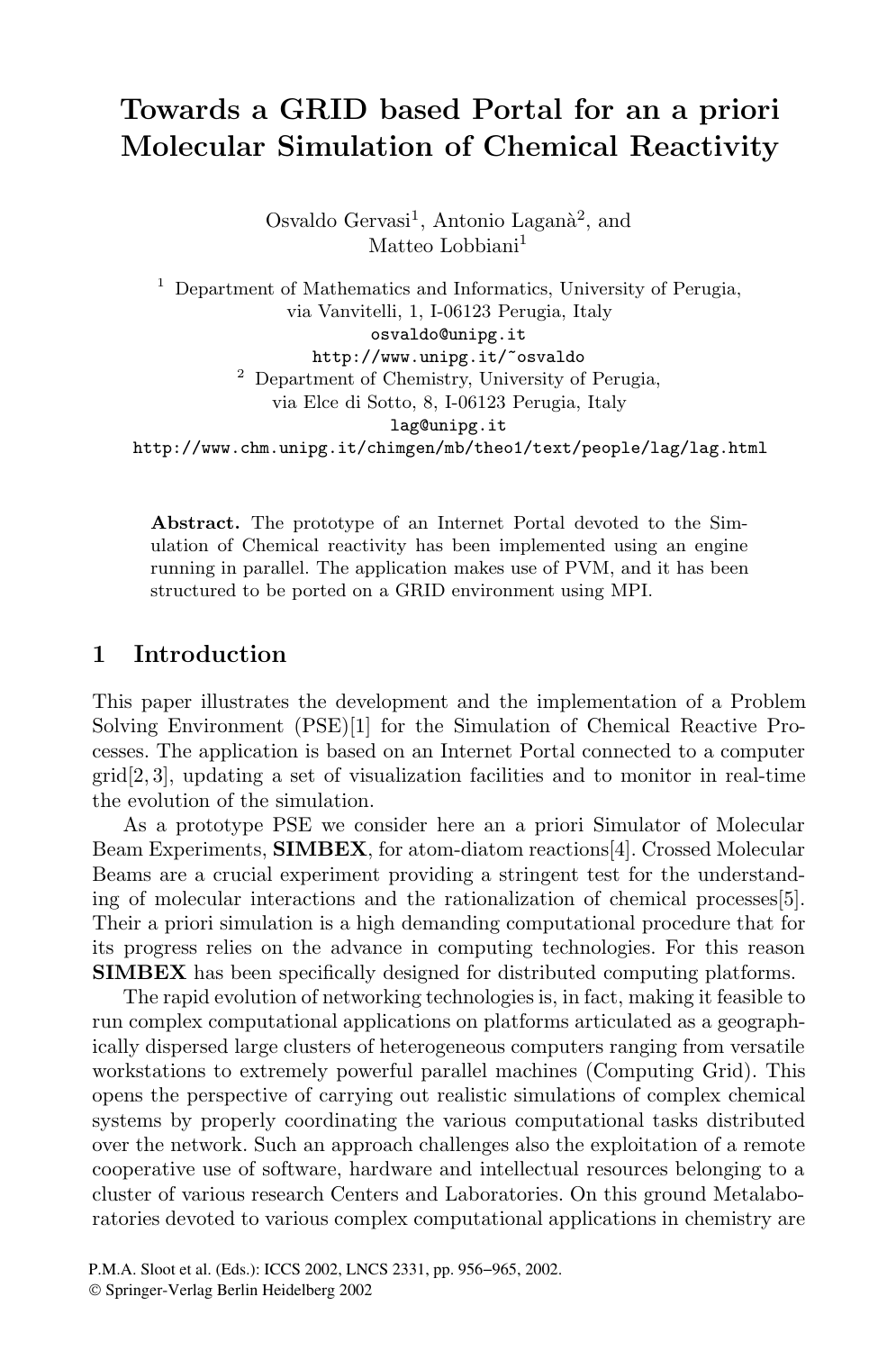being established in Europe<sup>1</sup> dealing with different targets in complex computational chemistry[8].

Among this, **SIMBEX** is an application aimed at designing a distributed version of the Crossed Molecular Beam Simulator prototype reported in the literature a few years ago [9, 10].

The basic articulation of the Web structure of **SIMBEX** consists of a client, a back-end and a middleware component. The client level consists of a Web browser connected to the Portal: the web pages drive the user to the selection of the application, to the collection of the input data and to the recollection and presentation of the results. The authentication of the user is taken care by the initial Web page. Then the user is offered a list of applications to run on the back-end system by activating the related hyperlinks. After the configuration, the simulation starts and the user can follow the quantities of interest in Virtual Monitors that are Java Applets downloaded from the Web server to the client. The back-end presently consists of a cluster of workstations distributed among the Department of Chemistry in Perugia (Italy), where crossed beam experiments are run, the Computer Center of the University of Perugia (Italy), that also shares with the cluster a section of its IBM SP2, and the Department of Physical Chemistry of the University of the Basque Country in Vitoria (Spain). An extension of the cluster to other Laboratories is under way.

The middleware layer consists of a static Web server (Apache), a Java Web Server (Tomcat) and a daemon called SimGate. The Web server deals with the client and with the Java server handling the requests of the users. SimGate is devoted to handle the communication with the applets, freeing the farmer of such task.

The paper is articulated as follows: In section 2 the architecture of the Internet portal is discussed. In section 3, the articulation of related computational procedures is analysed in order to single out models and templates for their distributed use. In section 4, the particular case of a prototype atom diatom reaction is discussed for illustrative purposes.

# **2 The Architecture of the Internet Portal**

To allow the user to access the Problem Solving Environment a Java2 enabled Web browser is used. The problems related to the management of the distributed environment, and the communications between the various components are solved at the Server Web level.

The product has been developed using *Freesoftware* components. In particular use has been made of the Apache Web Server, the Tomcat Java Web Server, Java2, MySQL and PVM, powered by Linux RedHat.

<sup>&</sup>lt;sup>1</sup> To incentive the gathering of research Laboratories having complementary expertises on common research projects, the European Community has launched within the COST (Collaboration in Science and Technology) in Chemistry[6] initiative the Action D23[7].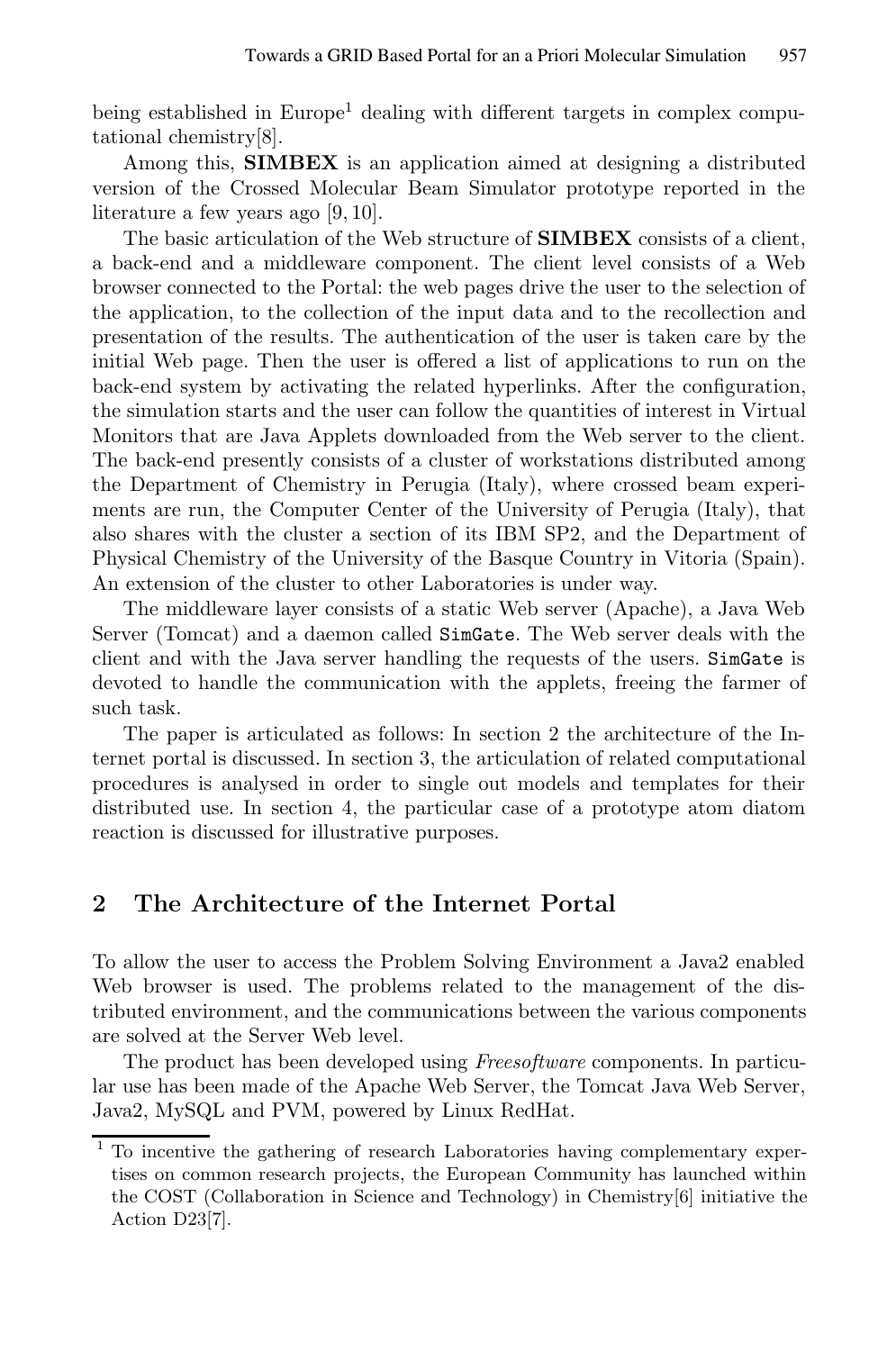Access to the Portal requires an account. We have used MySQL to save the data of the users and to handle the authentication phase. Because of the multiuser environment, multiple requests to the web server are dealt using the parameter *SessionID*.

After the user has defined the configuration of the simulation, the Java Servlets start ABCtraj, the parallel application, as a Farmer process running on the Web server and the Worker programs running on the PVM distributed nodes. The communication between the Servlets and ABCtraj occurs trough a Unix Socket. The Servlets start up also a daemon called SimGate devoted to the communication between the Java Applets related to the Virtual Monitors and the server Web for the on-line update of the Virtual Monitors. The communications between SimGate and the applets occurs through a stateless protocol that makes use of a TCP/IP socket using a service port chosen between a set of reserved values. During the simulation the applet asks for updates to SimGate, that returns the values received by ABCtraj. Different contemporary simulations are easily handled by the multithread nature of Java.

The communication between the Farmer and SimGate has the following syntax:

UPD MON  $[0 - 11]$  ID  $SessionID$  DATA  $a_1, a_2, ..., a_{20}$ 

with *a<sup>i</sup>* being floating point numbers. The *SessionID* parameter allows SimGate to control that the flow originates from the right Farmer (the one associated to *SessionID*). SimGate answers with a success or an error message.

The protocol between SimGate and the applet is slightly different: the applet asks for new data, specifying its own *Monitor number* and *SessionID*: GET MON [0 *−* 11] ID *SessionID*

to which SimGate answers sending the data or an error message. The amount of data exchanged between the server web and the applets related to the Virtual Monitors is estimated in 0.2K bytes per virtual Monitor for each update process.

# **3 The Parallel Application** ABCtraj

As already mentioned in Section 2, the computational engine of the Problem Solving Environment is the ABCtraj parallel application, that allows the study of atom-diatom reactivity using a Quasiclassical trajectory approach[11].

ABCtraj has been structured as a task farm. The Farmer section of the code is sketched in Fig.1. The Worker portion of the code is sketched in Fig.2.

The Farmer receives the data from the Servlets, performs the initialization and calculates a seed for each trajectory to be computed. The seed will be used by the Worker to generate the string of pseudorandom numbers needed by each trajectory in a deterministic way.

The Farmer enrolls all Workers in the PVM[12] environment and sends to the Worker a bulk of common data to be used for the entire simulation. It also sends then to each Worker a trajectory number, the related random seed and waits for one of the Workers to complete its work unit. When a Worker has finished its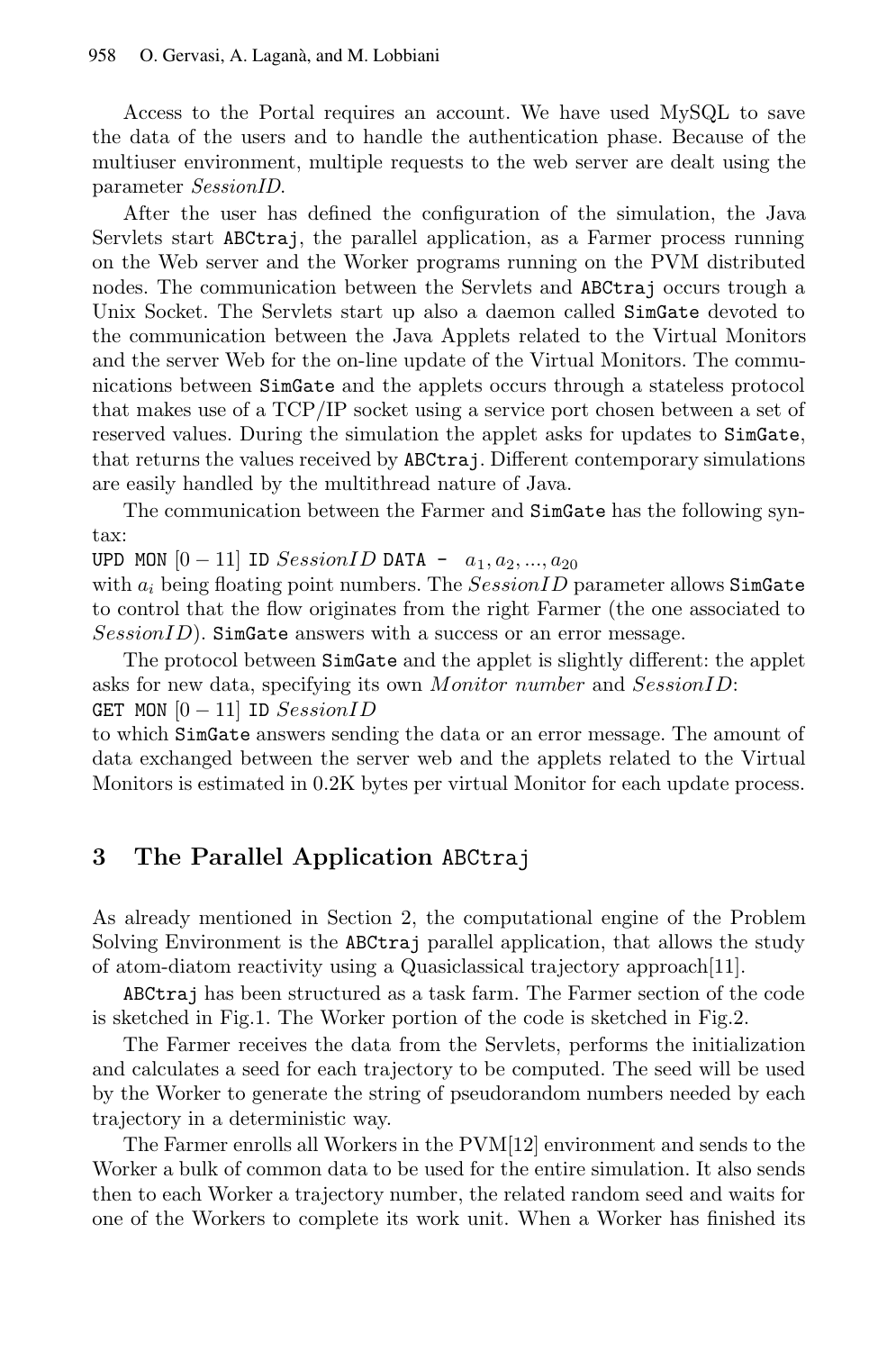FARMER code

Receive from Servlets the input data via Unix Socket Initialize the PVM environment, enrolling the worker program to *Workers* Calculate a seed for each trajectory Send initial data to all *Workers*

WHILE all\_Workers\_complete\_work Waits for a *Worker* to complete its work unit Send to the same *Worker* a new work unit Update SimGate **END WHILE** 

Write out final histograms Shutdown the PVM environment Exit

**Fig. 1.** Scheme of the FARMER portion of the trajectory code for atom-diatom systems.

work unit, the Farmer receives the data and updates SimGate and sends to the Worker a new work-unit, until the last trajectory has been calculated.

The final section of the code carries out the remaining (non iterative) calculations relevant to the evaluation and the print out of rate coefficients, cross sections and product distributions for the different reaction channels.

After the Worker receives a trajectory number and the related random seed it starts the integration of the trajectory step by step to follow the evolution in time of positions and momenta. When the trajectory ends, the Worker sends the results to the Farmer and waits for a new work unit to be assigned. If no more trajectories have to be run (*trajectory number* = 0) statistics manipulations of the trajectory results are performed to evaluate reaction probabilities and cross sections, product energy and space distributions.

#### **4 The atom diatom H + I Cl reaction case study**

To compare with an already investigated system, we discuss here the case of the atom-diatom reaction  $H + ICl \rightarrow HI + Cl$ ,  $HCl + I$ . This is a simple heavy heavy light system for which all parameters have been already given in ref.[11] where a simulation environment based on a Graphical user Interface (GUI) developed in X-Windows and Motif environments was discussed.

In Fig. 3 is shown the entry point of the Portal, from wich the researcher has two main possibilities: start a new simulation or analize the Virtual Monitors of a simulation already carried out in the past.

Before starting the simulation, the user must *login* into the PSE. As already mentioned this step is necessary to control who is using the PSE. However it is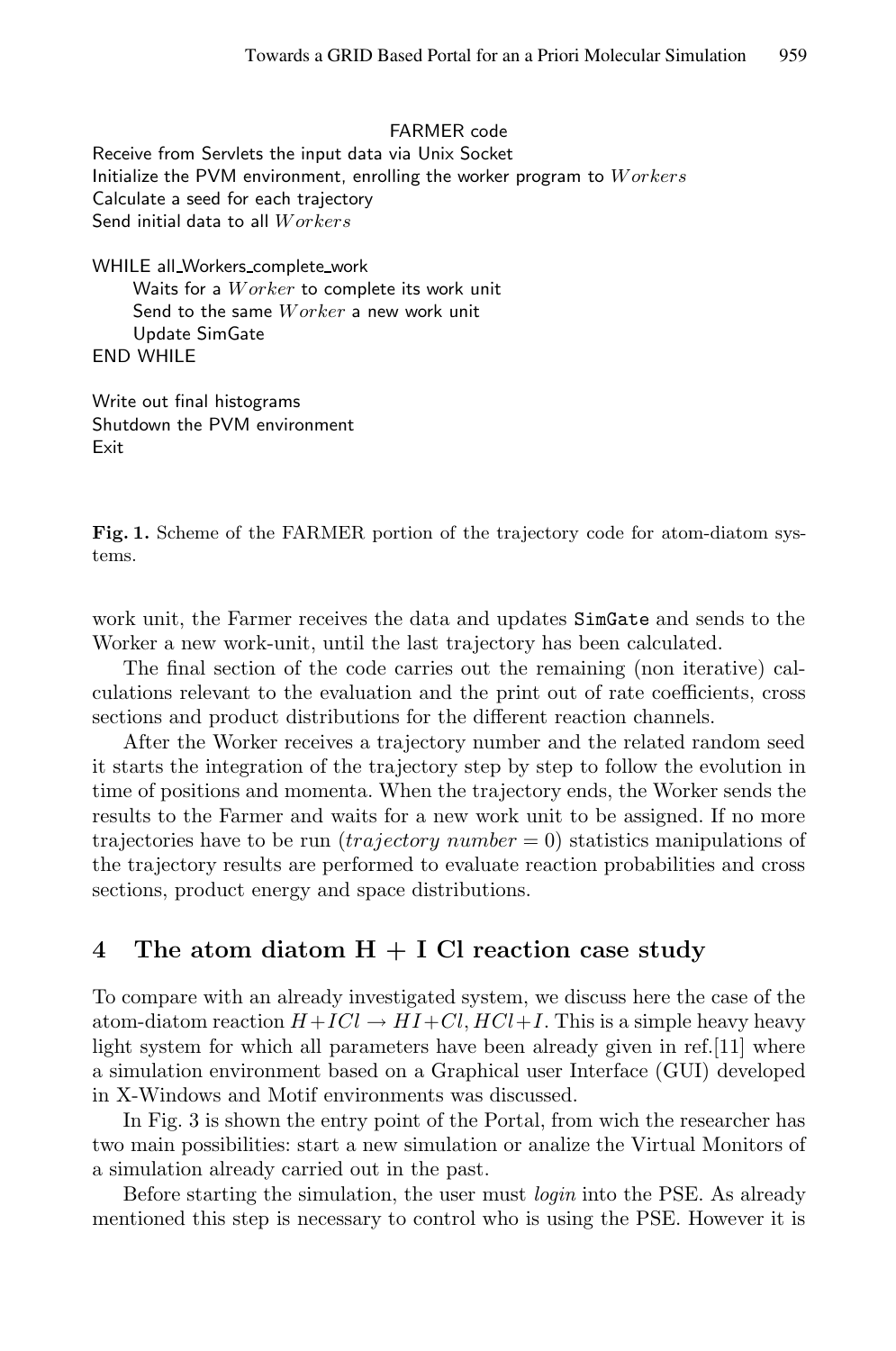WORKER code Receive preliminar data from *Farmer* Set initializations Calculate auxiliary variables WHILE not\_last\_trajectory Receive number of trajectory and related seed for random number generation from *Farmer* Generate the subset of pseudorandom numbers characterizing the trajectory Calculate the corresponding initial conditions LOOP on time IF (asymptote is not reached) THEN perform integration step ELSE exit time loop ENDIF END the time loop Calculate product properties Update statistical indexes Send to the *Farmer* the trajectory results to update the Virtual Monitors END WHILE

Leave PVM Exit

**Fig. 2.** Scheme of the WORKER portion of the trajectory code for atom-diatom systems.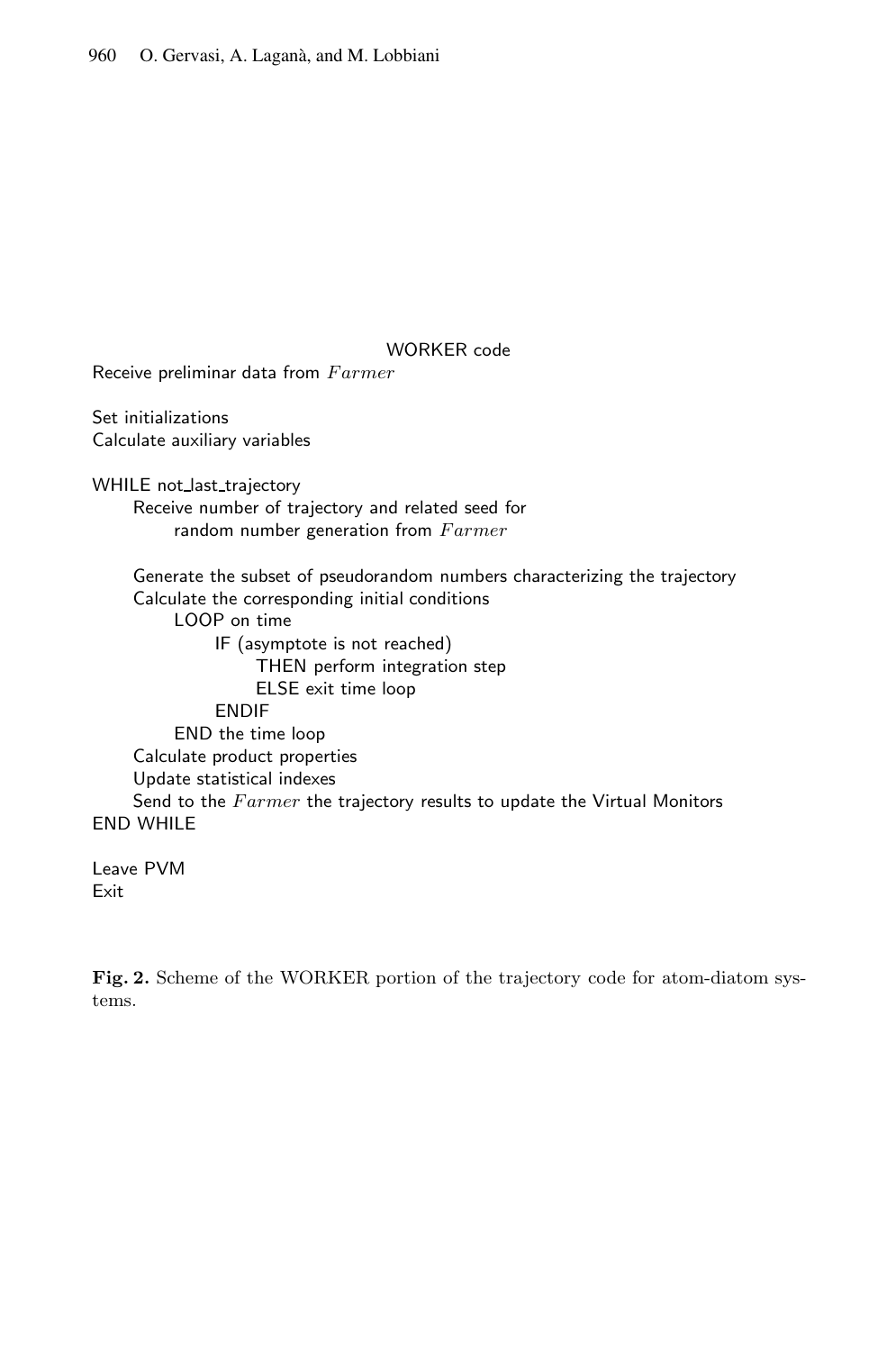also necessary to allow the user to build a customized environment. From this page the user can select the type of application he wishes to run (presently, only ABCtraj is available). The user can also select the type of Database to be used. The default Database contains all Chemical Systems known by the Portal and available on the various sites of the grid, on Databanks of the Web and on the user's Database that contains the data and the systems already defined by the user. The Chemical System that will be used for the simulation is selected from a selection box built from the directories available on the Database chosen. After this selection, the researcher should choose one of the files listed in the directory to define the configuration of the simulation. In Fig. 4 is shown how to tune some parameters of the configuration. After the configuration phase, the application ABCtraj and the parallel environment are activated and the simulation starts.

The user is also enabled to access from the Web the Virtual Monitors he likes (at the moment only the Angular Distribution and the Opacity Function Monitors are activated) from the configurations he wants to study. When the hyperlink of a selected Virtual Monitor is accessed, a Java Applet is downloaded from the HTTP server to the researcher's client and the data of the simulation are shown and updated dinamically. In Fig. 5 an example of the  $H + ICl \rightarrow HI + Cl$  Angular Distribution Virtual Monitor produced while the simulation was running is shown. The production of this or other Virtual Monitor at the experimental site supplies useful indications to the experimentalists on how modify measurement conditions.

## **5 Conclusions**

In this paper we have discussed a prototype implementation of an Internet Portal for the distributed simulation of crossed beam processes. The system considered (the atom-diatom reaction  $H + ICl \rightarrow HI + Cl$ ,  $HCl + I$  for which a previous study has been made and the same parameters have been used) has made it possible to carry out a comparison with results obtained using an older version of the simulator. This implementation has shown that **SIMBEX** is a suitable test bed for grid approaches in which computing resources and complementary know how have to be gathered togheter. In particular the grid implementation of **SIMBEX** allows theorists to work on the application in variuos places and experimentalists to start their simulations at the site where the experiment is being carried out. The structure of the simulation is such that the calculations can be spread over a wide network of computers to run concurrently. This allows the simultaneous dealing of a large number of events and a real time clock of the simulation.

Extensions of the procedure to other phases of the simulation are in progress as well as more complex systems and a richer set of interfaces and monitors.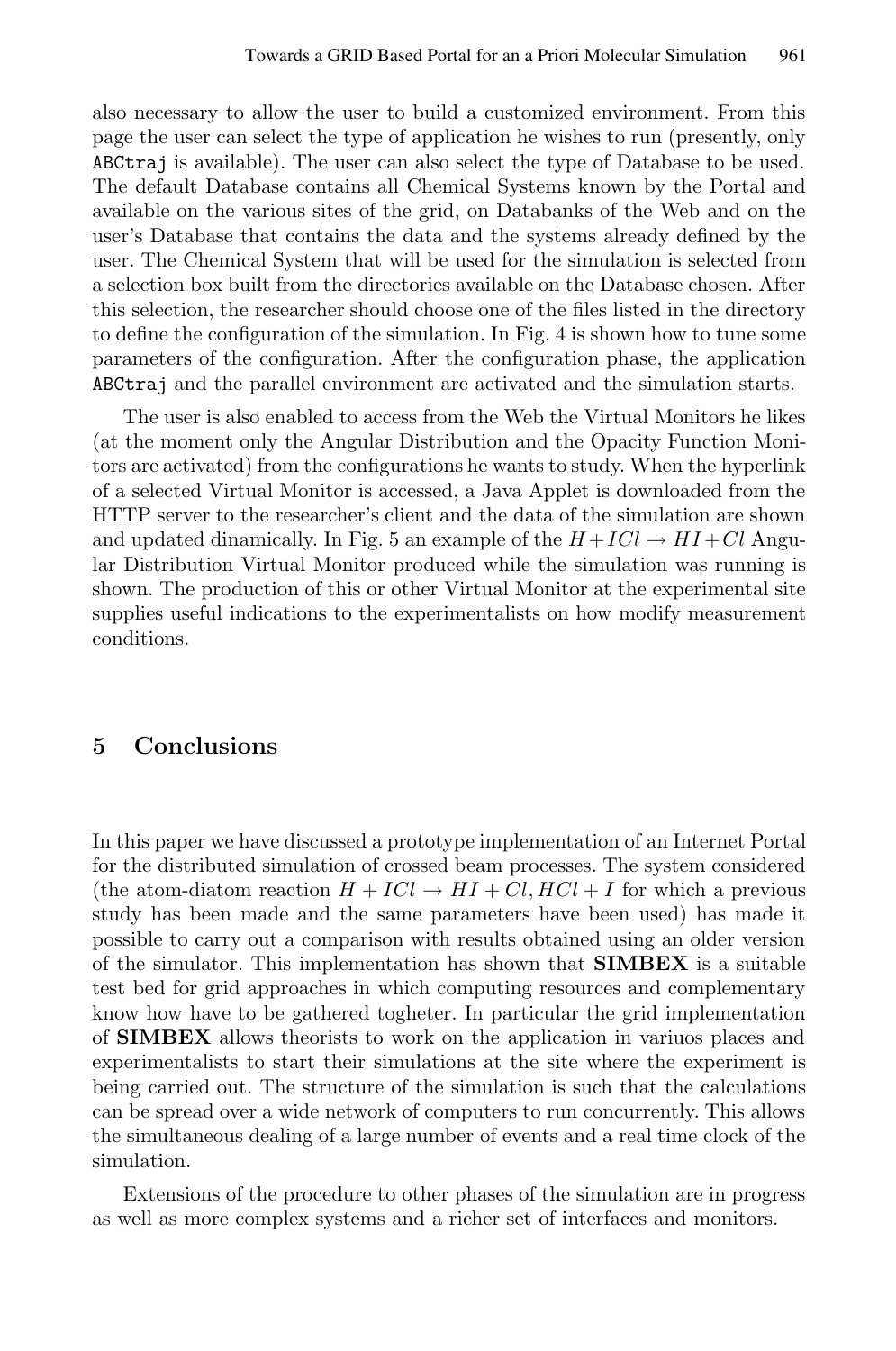

**Fig. 3.** The Portal entry point of **SIMBEX**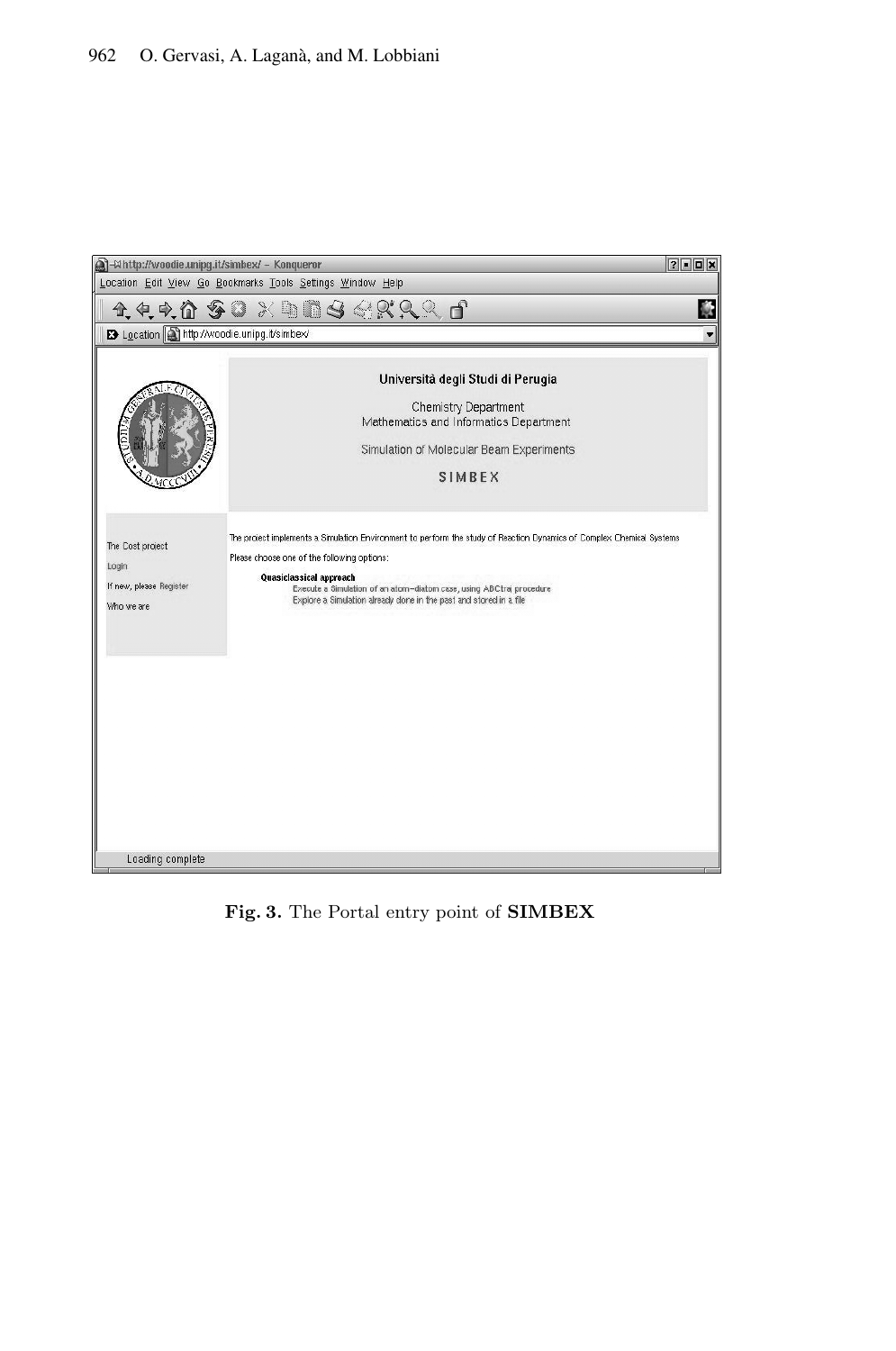| -Ahttp://woodie.unipg.it/simbex/servlet/Config4 - Konqueror        |                                                                                                                                                                  |                                                 |                             |                   |                    | $ 2 $ $\Box$ $\times$ |
|--------------------------------------------------------------------|------------------------------------------------------------------------------------------------------------------------------------------------------------------|-------------------------------------------------|-----------------------------|-------------------|--------------------|-----------------------|
| Location Edit View Go Bookmarks Tools Settings Window Help         |                                                                                                                                                                  |                                                 |                             |                   |                    |                       |
| 4.444 50 X 4 54 4 X 9 9 6                                          |                                                                                                                                                                  |                                                 |                             |                   |                    | 幭                     |
| D Location at http://woodie.unipg.it/simbex/servlet/Config4        |                                                                                                                                                                  |                                                 |                             |                   |                    |                       |
|                                                                    | Università degli Studi di Perugia<br>Chemistry Department<br>Mathematics and Informatics Department<br>Simulation of Molecular Beam Experiments<br><b>SIMBEX</b> |                                                 |                             |                   |                    | ۰                     |
| The Cost project<br>Login<br>If new, please Register<br>Who we are | 1.00800E0<br>A mass<br>$A-B$<br>8.0EO<br>distance                                                                                                                | The A+BC System is<br>The PES used is<br>B mass | HICT<br>LEPS<br>126, 9040E0 | C mass            | 35.4500E0          |                       |
|                                                                    |                                                                                                                                                                  | $B-C$<br>distance                               | 8. OEO                      | $A-C$<br>distance | 8.0EO              |                       |
|                                                                    |                                                                                                                                                                  | Number of Trajectories                          | 10000                       |                   |                    |                       |
|                                                                    |                                                                                                                                                                  | Print frequency 35000                           |                             |                   |                    |                       |
|                                                                    |                                                                                                                                                                  | Max integration step 35000                      |                             |                   |                    |                       |
|                                                                    |                                                                                                                                                                  | Time Step in fs                                 | 0.01000E0                   |                   |                    |                       |
|                                                                    |                                                                                                                                                                  | Atom distance (angstrom) 8.0                    |                             |                   |                    |                       |
|                                                                    |                                                                                                                                                                  | Initial random value 80629                      |                             |                   |                    |                       |
|                                                                    |                                                                                                                                                                  |                                                 |                             |                   | $Next \rightarrow$ | $\frac{1}{\sqrt{2}}$  |
| Loading complete                                                   |                                                                                                                                                                  |                                                 |                             |                   |                    |                       |

**Fig. 4.** Definition of the configuration of the simulation, by tuning the parameters related to the Chemical System considered.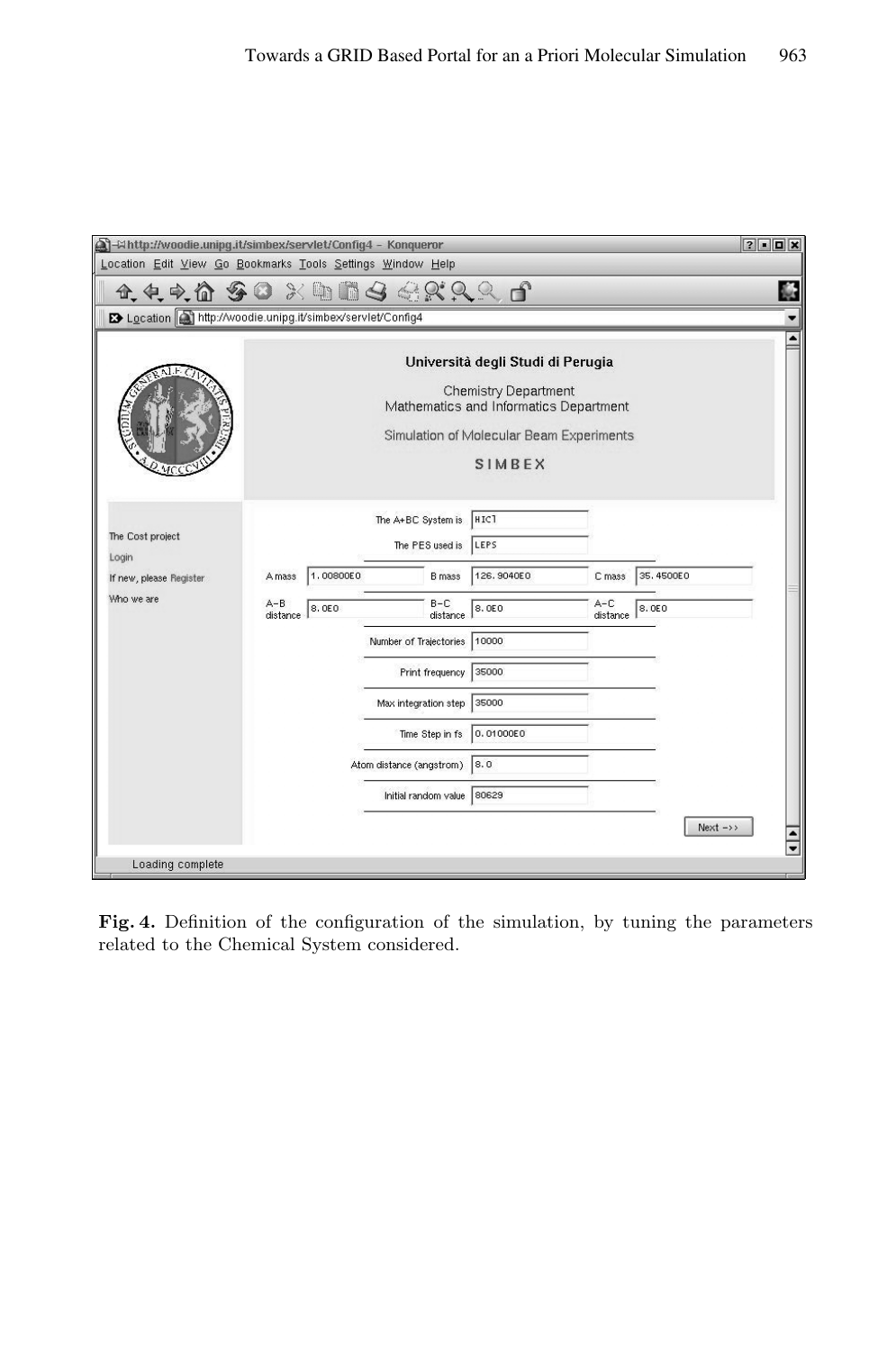

**Fig. 5.** Example of Virtual Monitor of the Angular Distribution for  $H + ICI \rightarrow HI + Cl$ reaction, taken while the simulation is running